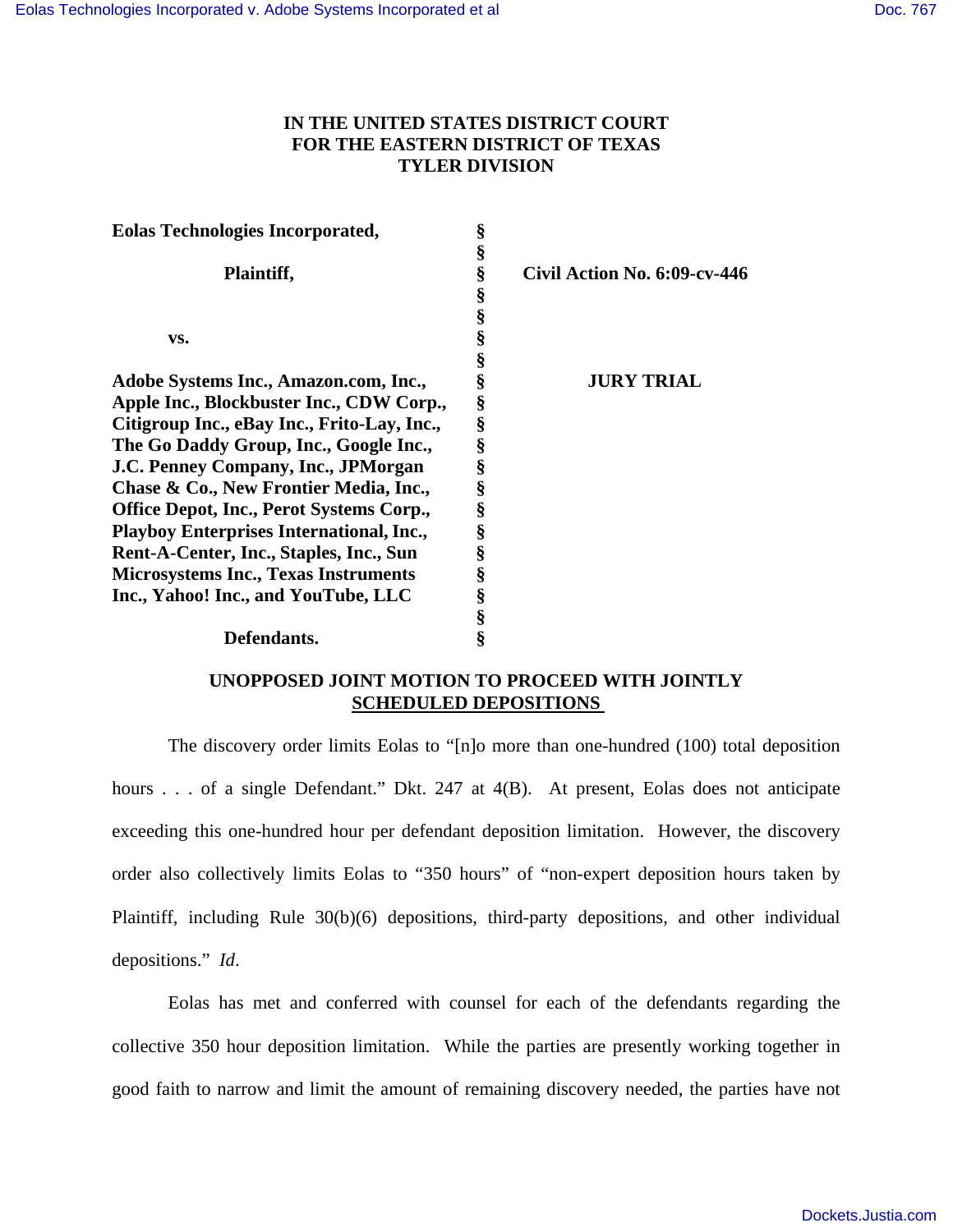yet reached any agreements on the number of extra total hours, if any, that should be provided to Eolas for depositions. In recognition thereof, the parties have agreed that, notwithstanding the collective 350 hour deposition limitation, Eolas should be permitted to proceed with any depositions that Eolas and the defendants jointly agree to schedule. This includes all presently scheduled depositions and those that the parties jointly agree to schedule. The parties agree that the time incurred in these depositions shall nonetheless count against Eolas' deposition time limits whether those limits are increased by agreement or by Court order if there is no agreement. Should the parties not agree to jointly schedule a deposition, the parties recognize that Eolas may seek relief from the Court.

In light of this agreement, Eolas moves the Court for leave to take the depositions that Eolas and the defendants jointly agree to schedule, notwithstanding the collective 350 hour deposition limitation.

The parties have also met and conferred about the continued deposition of Michael Doyle. The Discovery Order provides that "Defendants collectively may depose each of the named inventors on the patents-in-suit ... for up to fourteen (14) hours in their individual capacities. Pursuant to Rule 30(b)(6), Defendants collectively may depose Plaintiff for up to fifty (50) hours." Dkt. 247 at 4(B)(2). Eolas (the Plaintiff) has designated the first-named inventor of the patents-in-suit, Michael Doyle, as its  $30(b)(6)$  witness with respect to topics 5–13 of the 30(b)(6) deposition notice served by Defendants. The parties disagree on the total number of hours permitted by the Discovery Order for the deposition of Michael Doyle in light of his designation as a  $30(b)(6)$  witness, but notwithstanding this disagreement or anything to the contrary in the Discovery Order, the parties agree that Defendants may depose Michael Doyle in his individual capacity and/or with respect to  $30(b)(6)$  topics 5–13 for up to 14 hours in Chicago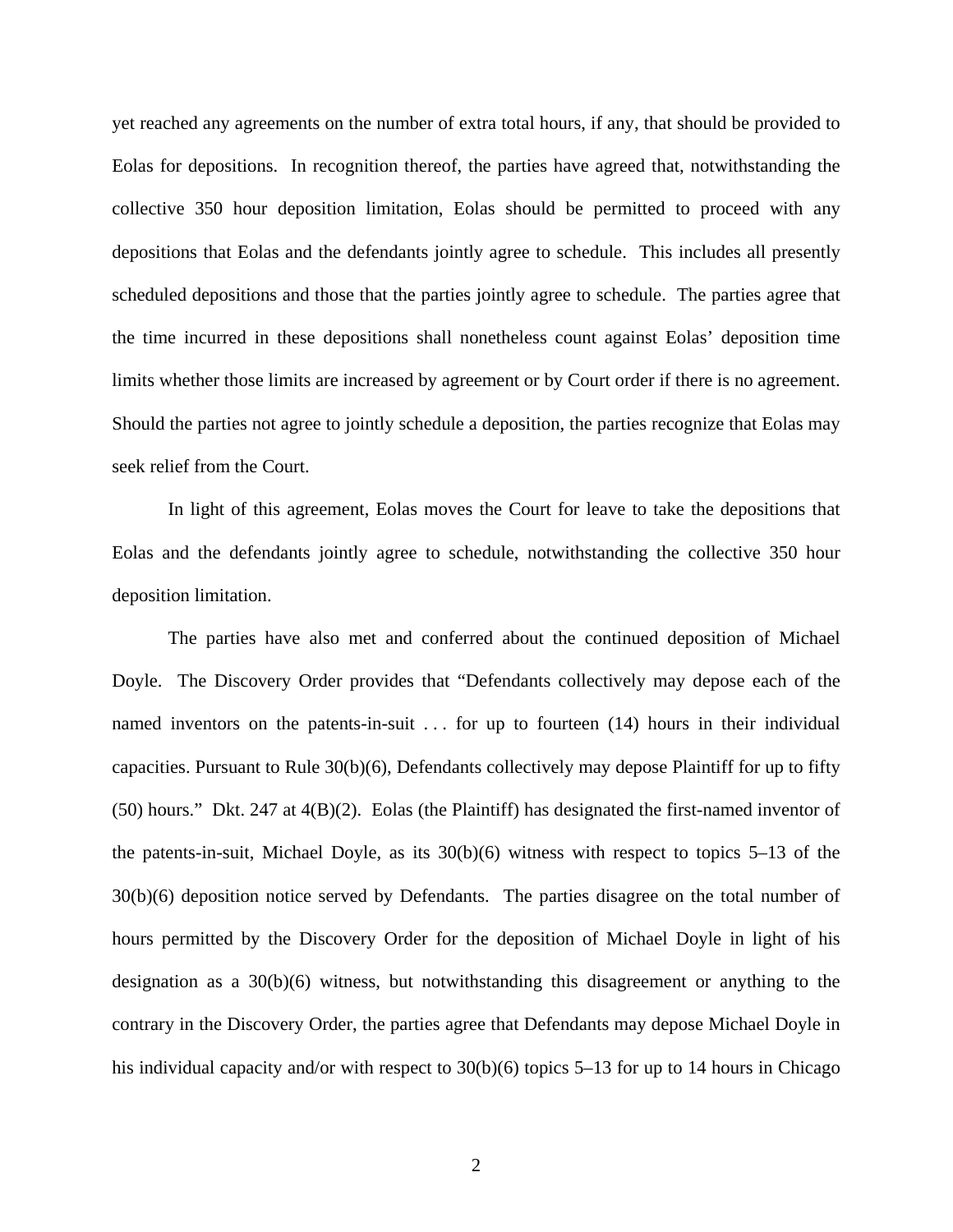at the offices of one of Defendants' counsel on Thursday, August 11, and Friday, August 12, 2011, or at such other date and location as the parties may otherwise agree.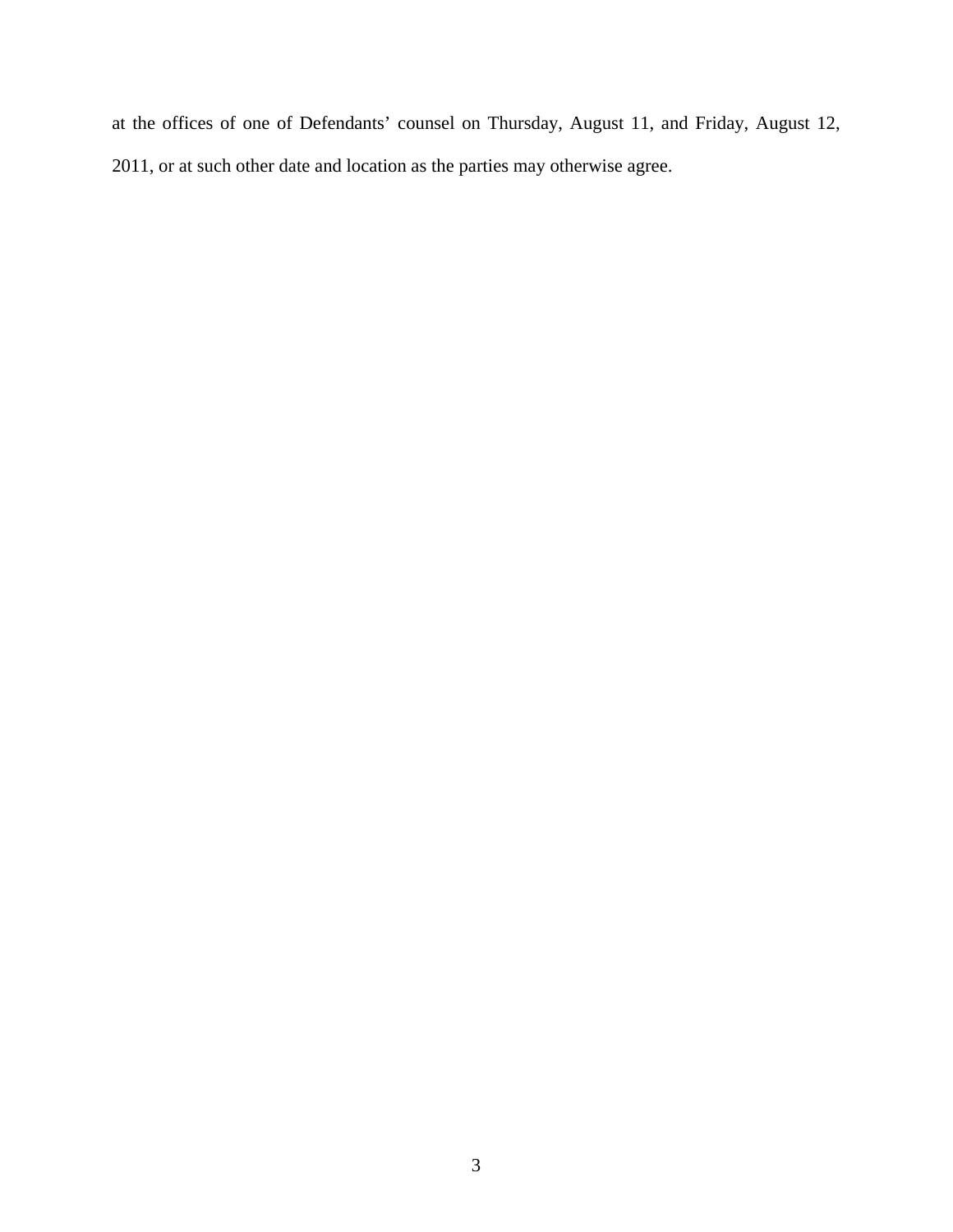Dated: July 12, 2011.

#### **M C KOOL SMITH , P.C.**

/s/ Mike McKool Mike McKool Lead Attorney Texas State Bar No. 13732100 mmckool@mckoolsmith.com Douglas Cawley Texas State Bar No. 04035500 dcawley@mckoolsmith.com **MCKOOL SMITH, P.C.**  300 Crescent Court, Suite 1500 Dallas, Texas 75201 Telephone: (214) 978-4000 Telecopier: (214) 978-4044

Kevin L. Burgess Texas State Bar No. 24006927 kburgess@mckoolsmith.com John B. Campbell Texas State Bar No. 24036314 jcampbell@mckoolsmith.com Josh W. Budwin Texas State Bar No. 24050347 jbudwin@mckoolsmith.com Gretchen K. Harting Texas State Bar No. 24055979 gharting@mckoolsmith.com Matthew B. Rappaport Texas State Bar No. 24070472 mrappaport@mckoolsmith.com **MCKOOL SMITH, P.C.**  300 West Sixth Street, Suite 1700 Austin, Texas 78701 Telephone: (512) 692-8700 Telecopier: (512) 692-8744 **ATTORNEYS FOR PLAINTIFF EOLAS TECHNOLOGIES, INC.**